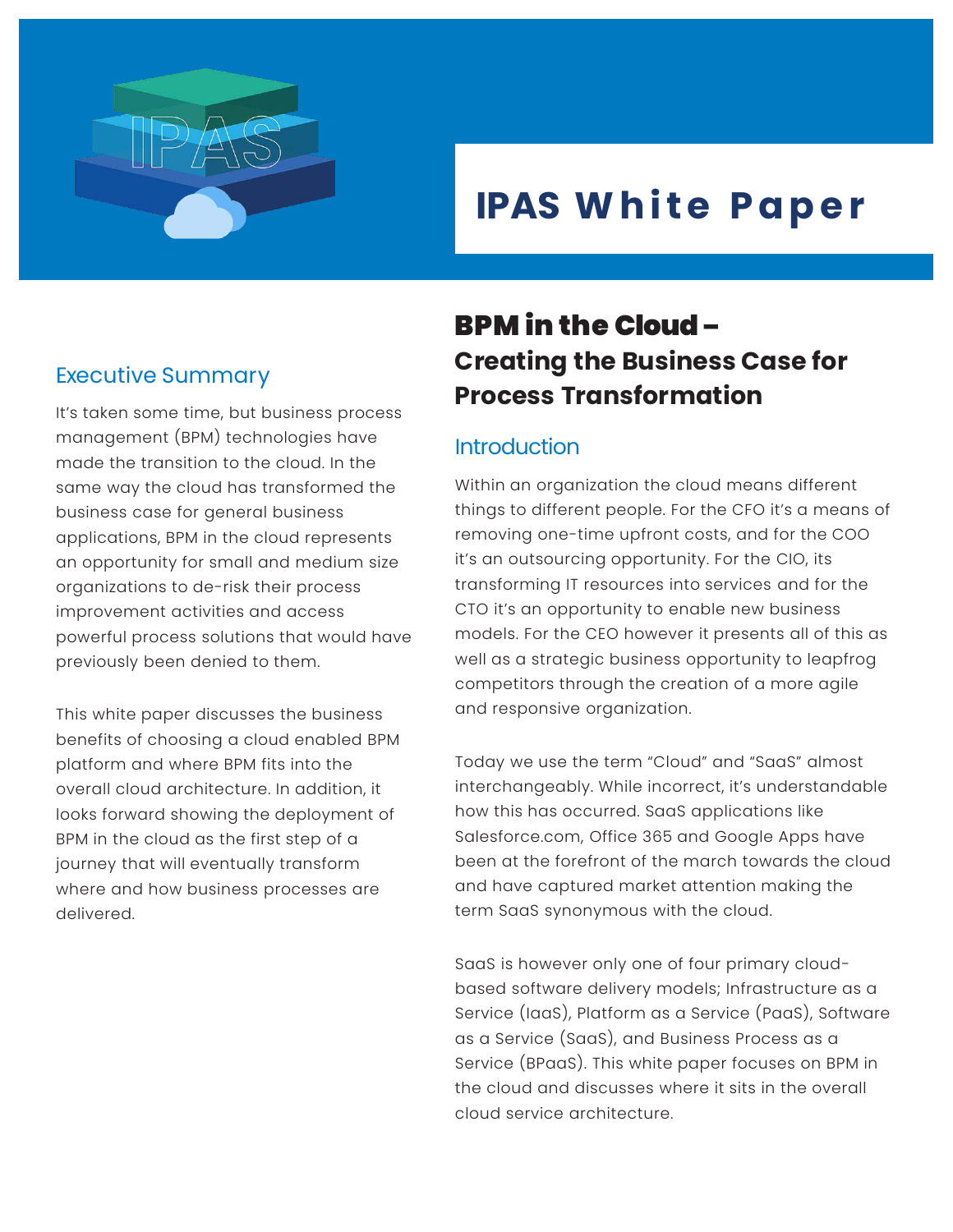## BPM in the Cloud

BPM software in the cloud is often regarded to as a SaaS application: it is software delivered remotely, on demand, and via a 'pay as you go model.' More recently BPM is being regarded as a PaaS as it facilitates the creation and deployment of applications, in this case business process solutions.

BPM PaaS is the delivery of BPM technology as a service via a cloud service provider. When we refer to BPM in the cloud what we are really referring to is a combination of BPM PaaS and BPaaS (Business Process as a Service).

BPM PaaS is a complete pre-integrated BPM platform hosted in the cloud and delivered as a service, for the development and execution of general-purpose business processes and applications.

#### Figure 1 Forrester's Cloud Computing Taxonomy



Source: Forrester Research, Inc.

BPaaS is similar to what we understand as SaaS but is focused on business processes rather than business applications. BPaaS is the distribution of highly standardized end-to-end business processes delivered like SaaS via a pay-per-use, self-service consumption model.

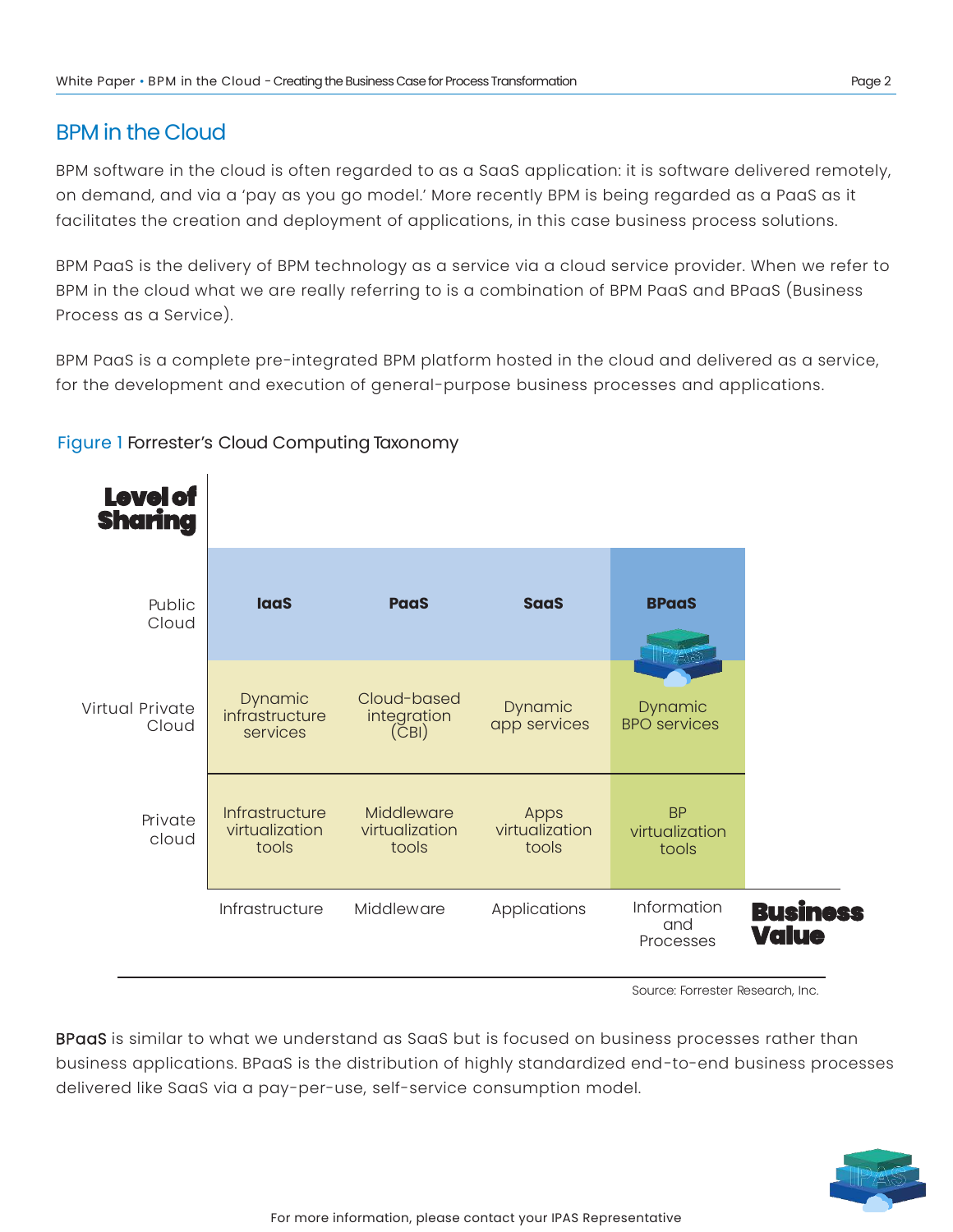## The Business Benefits of the Cloud

The goal of cloud computing is to reduce upfront cost, on-going costs, and take complexity out of an application's lifecycle. The business benefits of moving IT applications to the cloud have been articulated at length elsewhere. In summary these benefits include:

#### • **Lowers Start-up Costs**

Cloud services reduce the upfront costs for both IT infrastructure as well as software.

#### • **Capex to Opex**

Cloud deployment replaces the risks associated with large capital investment with smoother predictable operational expenditure. Large oneoff software upgrade costs are also eliminated.

#### • **Enables you to Stay Current**

Cloud customers benefit from using the latest product version and can rapidly leverage new feature capabilities.

#### • **You Only Pay for What You Need**

Rather than over or under engineering an onpremise business application, 'elastic scalability' ensures that customers only pay for the capacity they need when they need it.

## • **Provides High Performance and Continuous Availability**

Automatic load balancing and failover provide continuous availability.

Together these benefits combine to deliver a dynamic, responsive IT infrastructure that can be rapidly adjusted to meet the business objectives of the organization.

### The Business Benefits of Cloud BPM

As well as the general cloud benefits outlined previously, the deployment of BPM platforms and business processes in the cloud deliver the following additional business benefits:

#### • **Business Case Transformation**

Low start off costs and the ability to only pay for what you need, with the reassurance of elasticity and scalability on demand, has the potential to transform the business case for BPM for many organizations. BPaaS takes this a step further giving SMEs the opportunity to access business process solutions and industry best practices that they would have been unable to develop in house.

#### • **Business Process Outsourcing (BPO)**

BPM in the cloud also creates a BPO opportunity for organizations with, or needing, a specific area of process expertise. Organizations with specific domain expertise in for example financial services or healthcare can now not only deploy cloudbased process solutions within their own enterprises but rapidly enter the BPO market.

#### • **Rapid Prototyping and Try Before You Buy**

The deployment of business process solutions is de-risked through the opportunity for clients to carry out rapid prototyping and testing of BPM solutions in the cloud. For organizations still developing their cloud strategy business process solutions can be incubated in the cloud before bringing on premise.